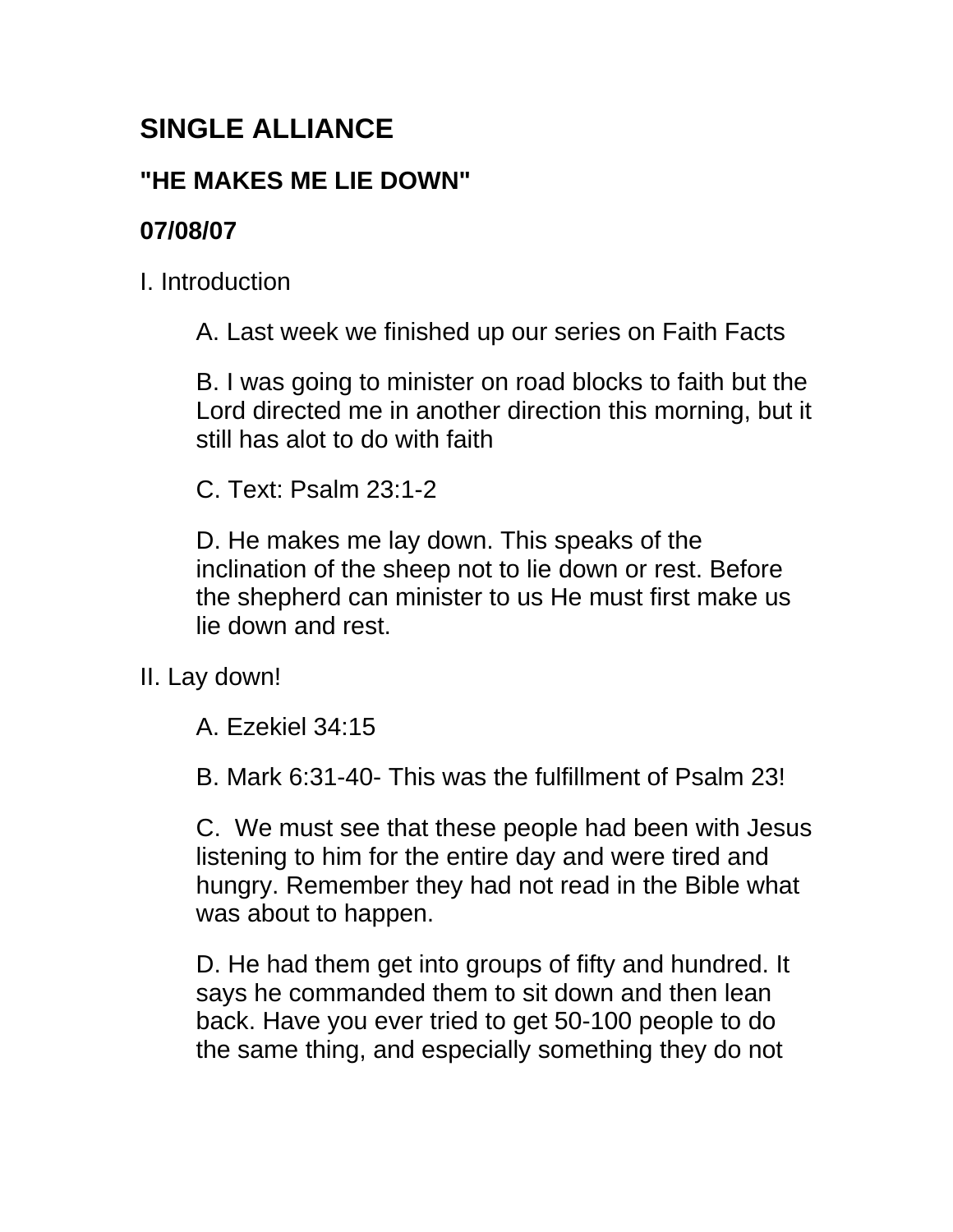understand why they are doing it! Jesus commanded them!

F. It was not until they obeyed and trusted Jesus and sat and laid back did the miracle take place of the loaves and fishes.

G. God is commanding many this day to sit down and lay back because your miracle is ready to be served to you. God must get you into the proper position for you to receive His provision.

H. God is asking of some of you to do things you have no understanding why you are supposed to do it. Just do it! You are getting into position!

H. Too many of us are trying to help Jesus. We are telling him how to meet your need. Many are leaving the place he told you to sit and you have left to get your own needs met without him.

I. They were in a desert place. Many of you are in a desert right now and cannot see how God can provide for you out here in no where. You do not know how God can bless you in the job you are in, or where you are living, or being single. You are thinking about bolting and looking for greener pastures. Stay put and lay down, your miracle is on the way.

1. There is a difference between sensing you need to go somewhere else and learning to stick it out when the heat gets turned up. One is inward directed and the other one comes from circumstances not being to your liking.